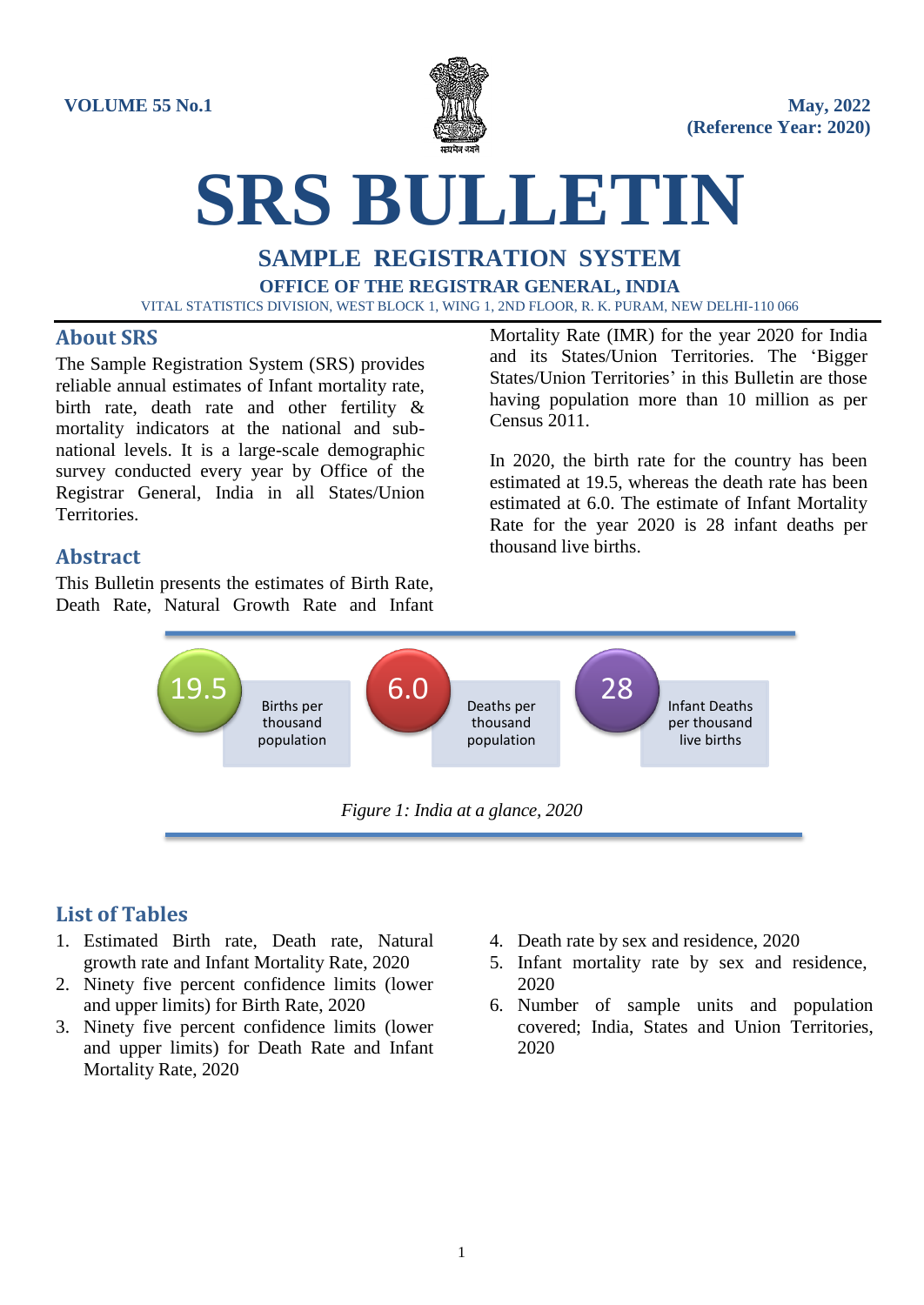## **Birth Rate**

Birth Rate is a crude measure of fertility of a population and is a crucial determinant of population growth. It gives the number of live births per thousand population in a given region and year.

The birth rate at all India level has declined drastically over the last five decades from 36.9 in 1971 to 19.5 in 2020. The rural-urban differential has also narrowed over these years. However, the birth rate has continued to be higher in rural areas compared to urban areas in the last five decades. *Figure-2* below shows the level of estimated birth rate for India over the last ten years. Birth rate has declined by about 11% in the last decade, from 21.8 in 2011 to 19.5 in 2020. The corresponding decline in rural areas is 23.3 to 21.1 (about 9% decline), and for urban areas it is from 17.6 to 16.1 (about 9% decline).

*In 2020, the highest Birth Rate has been observed at 25.5 in Bihar, whereas Andaman & Nicobar Islands has the lowest Birth Rate of 10.8.*



*In 2020, Chhattisgarh has recorded the highest Death Rate of 7.9, whereas the lowest Death Rate has been recorded in Delhi at 3.6.* 

## **Death Rate**

Mortality is one of the basic components of population change and the related data is essential for demographic studies and public health administration. Death rate is one of the simplest measures of mortality and is defined as the number of deaths per thousand population in a given region and time period.

The death rate of India has witnessed a significant decline over the last five decades from 14.9 in 1971 to 6.0 in 2020. The following *Figure-3* indicates that death rate at all India level has declined from 7.1 to 6.0 in the last ten years, witnessing about 15% decadal decline. The corresponding decline in rural areas is 7.6 to 6.4 (about 16% decline), and for urban areas it is from 5.7 to 5.1 (about 11% decline).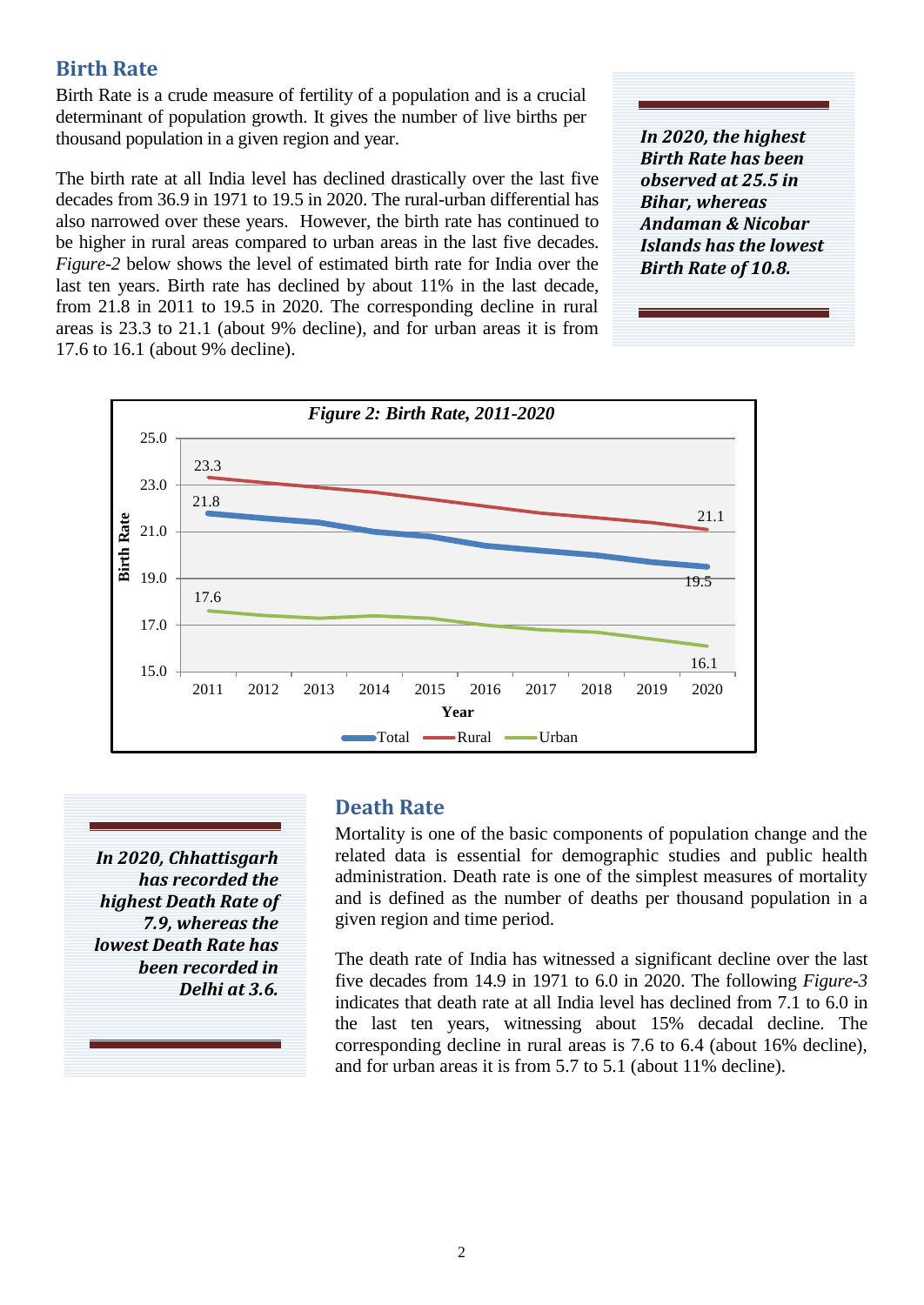

## **Infant Mortality Rate**

The Infant Mortality Rate (IMR), which is widely accepted as a crude indicator of the overall health scenario of a country or a region, is defined as the infant deaths (less than one year) per thousand live births in a given time period and for a given region.

The present level of IMR (28 infant deaths per thousand live births, for the year 2020) is less than one-fourth as compared to 1971 (129 infant deaths per thousand live births). In the last ten years, IMR has witnessed a decline of about 36%. The *Figure-4* given below indicates that IMR at all India level has declined from 44 to 28 in the last decade. The corresponding decline in rural areas is 48 to 31, and for urban areas it is from 29 to 19, thereby exhibiting about 35% and 34% decadal decline respectively.

Despite the decline in IMR over the last decades, one in every 36 infants die within first year of their life at the National level (irrespective of ruralurban).

*In 2020, the maximum IMR has been reported for Madhya Pradesh (43) and the minimum for Mizoram (3).* 

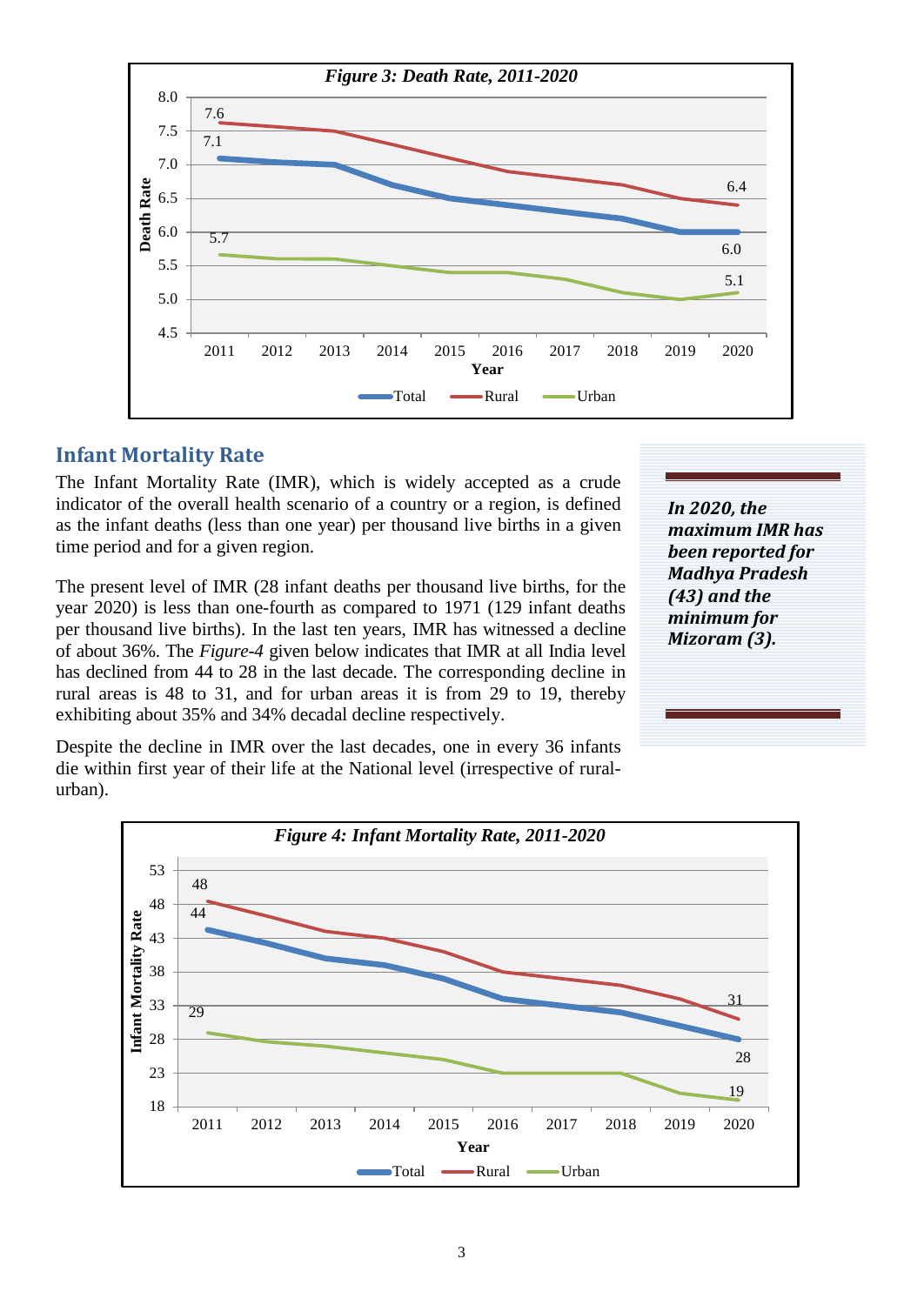| <b>India/States/ Union Territories</b>     |                | <b>Birth rate</b> |             | Death rate   |         |       | Natural growth rate |              |       | <b>Infant mortality rate</b> |                |                             |
|--------------------------------------------|----------------|-------------------|-------------|--------------|---------|-------|---------------------|--------------|-------|------------------------------|----------------|-----------------------------|
|                                            | <b>Total</b>   |                   | Rural Urban | <b>Total</b> | Rural   | Urban | <b>Total</b>        | <b>Rural</b> | Urban | <b>Total</b>                 | <b>Rural</b>   | Urban                       |
| 1                                          | $\overline{c}$ | 3                 | 4           | 5            | 6       | 7     | 8                   | 9            | 10    | 11                           | 12             | 13                          |
|                                            |                |                   |             |              |         |       |                     |              |       |                              |                |                             |
| India                                      | 19.5           | 21.1              | 16.1        | 6.0          | 6.4     | 5.1   | 13.5                | 14.7         | 11.0  | 28                           | 31             | 19                          |
| <b>Bigger States/Union Territories</b>     |                |                   |             |              |         |       |                     |              |       |                              |                |                             |
| 1. Andhra Pradesh                          | 15.7           | 16.0              | 15.0        | 6.3          | 7.0     | 4.9   | 9.3                 | 9.0          | 10.1  | 24                           | 26             | 18                          |
| 2.<br>Assam                                | 20.8           | 21.9              | 14.3        | 6.2          | 6.4     | 5.4   | 14.5                | 15.5         | 8.9   | 36                           | 39             | 17                          |
| 3. Bihar                                   | 25.5           | 26.2              | 21.0        | 5.4          | 5.5     | 5.2   | 20.0                | 20.7         | 15.7  | 27                           | 27             | 25                          |
| 4. Chhattisgarh                            | 22.0           | 23.4              | 17.3        | 7.9          | 8.4     | 6.3   | 14.1                | 15.0         | 11.0  | 38                           | 40             | 31                          |
| 5. NCT of Delhi                            | 14.2           | 15.5              | 14.1        | 3.6          | 4.1     | 3.5   | 10.6                | 11.4         | 10.6  | 12                           | 20             | 12                          |
| Gujarat<br>6.                              | 19.3           | 21.1              | 17.1        | 5.6          | 6.0     | 5.0   | 13.7                | 15.1         | 12.0  | 23                           | 27             | 17                          |
| 7. Haryana                                 | 19.9           | 21.2              | 17.7        | 6.1          | 6.5     | 5.5   | 13.8                | 14.7         | 12.3  | 28                           | 31             | 23                          |
| 8. Jammu & Kashmir                         | 14.6           | 16.1              | 11.1        | 4.6          | 4.9     | 4.1   | 10.0                | 11.3         | 7.0   | 17                           | 18             | 13                          |
| 9. Jharkhand                               | 22.0           | 23.4              | 17.6        | 5.2          | 5.5     | 4.5   | 16.7                | 17.9         | 13.1  | 25                           | 26             | 21                          |
| 10. Karnataka                              | 16.5           | 17.5              | 15.0        | 6.2          | 7.1     | 4.8   | 10.4                | 10.5         | 10.2  | 19                           | 21             | 16                          |
| 11. Kerala                                 | 13.2           | 13.1              | 13.3        | 7.0          | 7.0     | 7.1   | 6.2                 | 6.1          | 6.3   | 6                            | $\overline{4}$ | 9                           |
| 12. Madhya Pradesh                         | 24.1           | 26.0              | 18.8        | 6.5          | 6.8     | 5.6   | 17.6                | 19.2         | 13.1  | 43                           | 47             | 30                          |
| 13. Maharashtra                            | 15.0           | 15.3              | 14.6        | 5.5          | 6.2     | 4.6   | 9.6                 | 9.1          | 10.1  | 16                           | 20             | 11                          |
| 14. Odisha                                 | 17.7           | 18.7              | 13.1        | 7.3          | 7.5     | 6.5   | 10.4                | 11.2         | 6.6   | 36                           | 37             | 28                          |
| 15. Punjab                                 | 14.3           | 14.9              | 13.6        | 7.2          | 8.3     | 5.7   | 7.1                 | 6.6          | 7.9   | 18                           | 19             | 17                          |
| 16. Rajasthan                              | 23.5           | 24.4              | 20.8        | 5.6          | 5.8     | 5.1   | 17.9                | 18.6         | 15.7  | 32                           | 35             | 23                          |
| 17. Tamil Nadu                             | 13.8           | 14.0              | 13.6        | 6.1          | 7.2     | 5.1   | 7.7                 | 6.8          | 8.5   | 13                           | 15             | 10                          |
| 18. Telangana                              | 16.4           | 16.8              | 15.9        | 6.0          | 7.2     | 4.2   | 10.4                | 9.6          | 11.7  | 21                           | 24             | 17                          |
| 19. Uttar Pradesh                          | 25.1           | 26.1              | 22.1        | 6.5          | 6.8     | 5.4   | 18.7                | 19.3         | 16.7  | 38                           | 40             | $28\,$                      |
| 20. Uttarakhand                            | 16.6           | 17.0              | 15.6        | 6.3          | 6.7     | 5.1   | 10.4                | 10.3         | 10.5  | 24                           | 25             | 24                          |
| 21. West Bengal                            | 14.6           | 16.1              | 11.2        | 5.5          | 5.3     | 5.8   | 9.1                 | 10.8         | 5.4   | 19                           | 19             | 17                          |
| <b>Smaller States</b>                      |                |                   |             |              |         |       |                     |              |       |                              |                |                             |
| 1. Arunachal Pradesh                       | 17.3           | 17.8              | 15.0        | 5.7          | 5.9     | 4.4   | 11.6                | 11.8         | 10.6  | 21                           | 22             | 13                          |
| 2. Goa                                     | 12.1           | 11.7              | 12.4        | 5.9          | 6.3     | 5.5   | 6.2                 | 5.3          | 6.9   | 5                            | 7              | $\ensuremath{\mathfrak{Z}}$ |
| 3. Himachal Pradesh                        | 15.3           | 15.7              | 10.0        | 6.8          | 7.0     | 4.4   | 8.5                 | 8.7          | 5.6   | 17                           | 18             | 15                          |
| 4. Manipur                                 | 13.3           | 13.5              | 12.8        | 4.3          | 4.0     | 4.8   | 9.0                 | 9.5          | 8.0   | 6                            | 6              | 5                           |
| 5. Meghalaya                               | 22.9           | 25.1              | 12.9        | 5.3          | 5.5     | 4.4   | 17.6                | 19.6         | 8.5   | 29                           | 30             | 16                          |
| 6. Mizoram                                 | 14.4           | 16.8              | 11.7        | 4.2          | 3.8     | 4.6   | 10.2                | 13.0         | 7.1   | 3                            | 3              | 3                           |
| 7. Nagaland                                | 12.5           | 12.9              | 11.8        | 3.7          | 3.9     | 3.5   | 8.8                 | 9.0          | 8.4   | 4                            | 7              | $\mathrm{NA}^*$             |
| 8. Sikkim                                  | 15.6           | 14.0              | 18.2        | 4.1          | 4.3     | 3.7   | 11.6                | 9.7          | 14.5  | 5                            | 8              | 1                           |
| 9. Tripura                                 | 12.6           | 13.4              | 10.7        | 5.7          | 5.4     | 6.5   | 6.9                 | $\ \, 8.0$   | 4.2   | 18                           | 18             | $17\,$                      |
| <b>Union Territories</b>                   |                |                   |             |              |         |       |                     |              |       |                              |                |                             |
| 1. Andaman & Nicobar Islands               | 10.8           | 11.5              | 10.0        | 5.8          | 6.8     | 4.5   | 5.0                 | 4.7          | 5.4   | 7                            | 7              | 6                           |
| 2. Chandigarh                              | 12.9           | 18.1              | 12.8        | 3.9          | 4.0     | 3.8   | 9.1                 | 14.0         | 9.0   | 8                            | 9              | 8                           |
| 3. Dadra & Nagar Haveli<br>and Daman & Diu | 20.3           | 18.0              | 21.4        | 3.7          | 4.7     | 3.3   | 16.5                | 13.3         | 18.1  | 16                           | 15             | 11                          |
| 4. Ladakh                                  | 14.3           | 15.2              | 10.8        | 5.0          | 5.2     | 4.4   | 9.3                 | 10.0         | 6.5   | 16                           | 17             | 12                          |
| 5. Lakshadweep                             | 14.5           | 19.9              | 13.1        | 5.4          | 7.2     | 5.0   | 9.1                 | 12.7         | 8.1   | 9                            | 19             | 5                           |
| 6. Puducherry                              | 13.1           | 13.1              | 13.1        | 6.5          | $7.5\,$ | 6.1   | 6.6                 | 5.6          | 7.0   | 6                            | 8              | $\mathfrak{S}$              |

### **Table 1: Estimated Birth rate, Death rate, Natural growth rate and Infant mortality rate, 2020**

Note: Infant mortality rates for smaller States and Union Territories are based on three-year period 2018-20.

\* Not Available as no infant death was recorded in the respective sample units for the year 2020.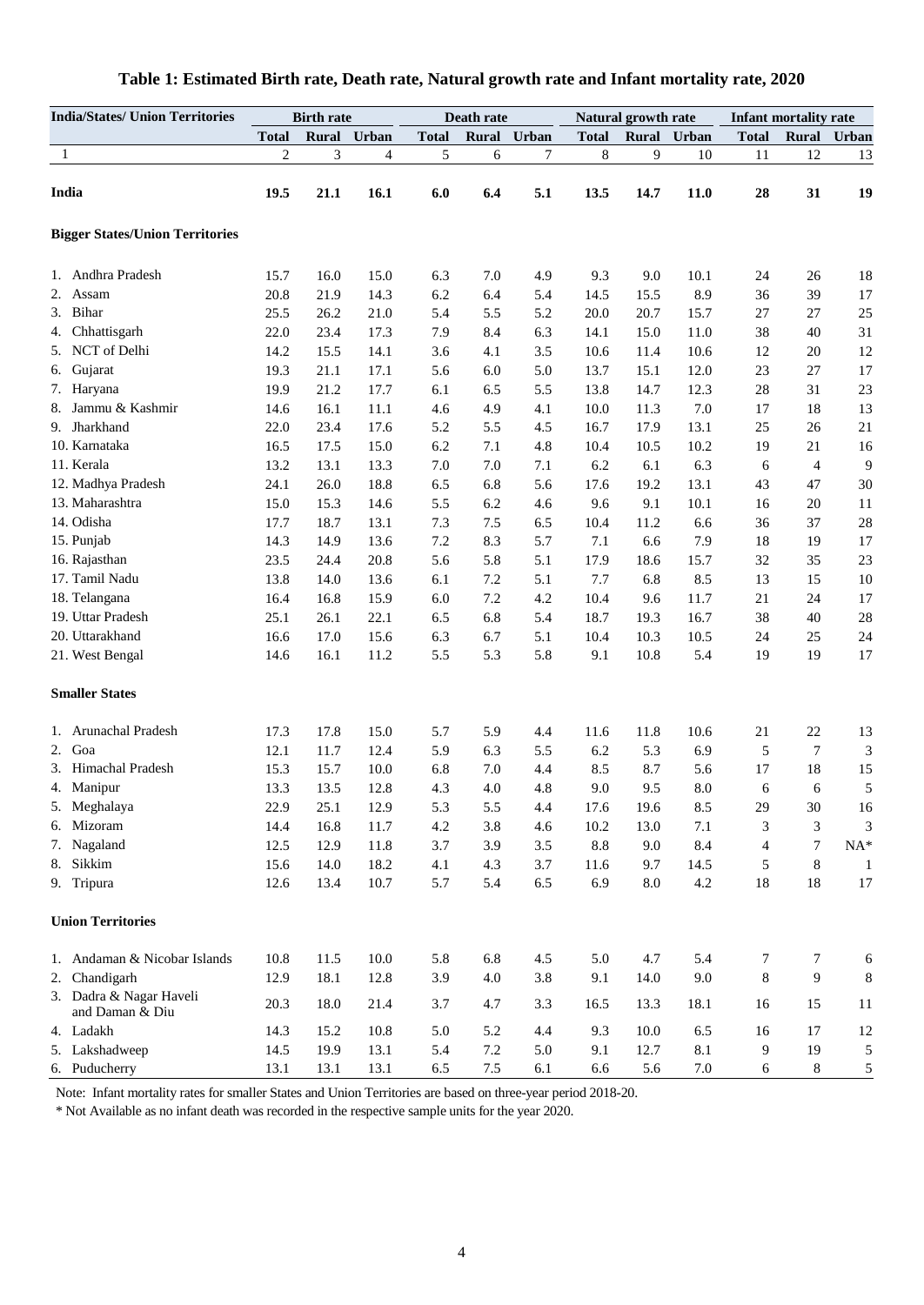| <b>India/States/ Union Territories</b> |                                         | <b>Birth Rate</b>     |                |                |                |                |                |  |  |  |
|----------------------------------------|-----------------------------------------|-----------------------|----------------|----------------|----------------|----------------|----------------|--|--|--|
|                                        |                                         | <b>Total</b><br>Rural |                |                |                | Urban          |                |  |  |  |
|                                        |                                         | Lower<br>Limit        | Upper<br>Limit | Lower<br>Limit | Upper<br>Limit | Lower<br>Limit | Upper<br>Limit |  |  |  |
| 1                                      |                                         | $\mathbf{2}$          | 3              | $\overline{4}$ | 5              | 6              | 7              |  |  |  |
| India                                  |                                         | 19.2                  | 19.7           | 20.8           | 21.4           | 15.9           | 16.4           |  |  |  |
|                                        | <b>Bigger States/Union Territories</b>  |                       |                |                |                |                |                |  |  |  |
| 1.                                     | Andhra Pradesh                          | 15.1                  | 16.3           | 15.1           | 16.8           | 14.5           | 15.5           |  |  |  |
| 2.                                     | Assam                                   | 19.4                  | 22.1           | 20.3           | 23.4           | 13.7           | 14.9           |  |  |  |
| 3.                                     | Bihar                                   | 24.9                  | 26.0           | 25.5           | 26.8           | 20.0           | 21.9           |  |  |  |
| 4.                                     | Chhattisgarh                            | 20.6                  | 23.5           | 21.6           | 25.3           | 16.3           | 18.4           |  |  |  |
| 5.                                     | NCT of Delhi                            | 13.2                  | 15.1           | 13.4           | 17.6           | 13.1           | 15.1           |  |  |  |
| 6.                                     | Gujarat                                 | 18.5                  | 20.1           | 19.8           | 22.4           | 16.4           | 17.7           |  |  |  |
| 7.                                     | Haryana                                 | 18.9                  | 20.8           | 19.8           | 22.6           | 16.6           | 18.9           |  |  |  |
| 8.                                     | Jammu & Kashmir and Ladakh              | 13.8                  | 15.4           | 15.0           | 17.3           | 10.4           | 11.8           |  |  |  |
| 9.                                     | Jharkhand                               | 20.5                  | 23.5           | 21.4           | 25.4           | 16.5           | 18.7           |  |  |  |
|                                        | 10. Karnataka                           | 15.7                  | 17.4           | 16.2           | 18.8           | 14.5           | 15.6           |  |  |  |
| 11.                                    | Kerala                                  | 12.4                  | 14.0           | 11.8           | 14.4           | 12.5           | 14.2           |  |  |  |
| 12.                                    | Madhya Pradesh                          | 23.4                  | 24.9           | 25.0           | 27.1           | 18.2           | 19.4           |  |  |  |
| 13.                                    | Maharashtra                             | 14.4                  | 15.6           | 14.3           | 16.3           | 14.3           | 15.0           |  |  |  |
| 14.                                    | Odisha                                  | 17.0                  | 18.4           | 17.9           | 19.5           | 12.2           | 13.9           |  |  |  |
| 15.                                    | Punjab                                  | 13.7                  | 14.9           | 13.9           | 15.8           | 12.9           | 14.3           |  |  |  |
| 16.                                    | Rajasthan                               | 22.7                  | 24.3           | 23.4           | 25.5           | 19.8           | 21.8           |  |  |  |
| 17.                                    | Tamil Nadu                              | 13.5                  | 14.2           | 13.4           | 14.7           | 13.2           | 14.1           |  |  |  |
| 18.                                    | Telangana                               | 15.6                  | 17.2           | 15.5           | 18.0           | 14.9           | 16.9           |  |  |  |
| 19.                                    | <b>Uttar Pradesh</b>                    | 24.0                  | 26.2           | 24.7           | 27.5           | 21.0           | 23.2           |  |  |  |
|                                        | 20. Uttarakhand                         | 15.8                  | 17.4           | 16.0           | 18.0           | 14.4           | 16.8           |  |  |  |
|                                        | 21. West Bengal                         | 14.0                  | 15.2           | 15.3           | 16.8           | 10.0           | 12.4           |  |  |  |
|                                        | <b>Smaller States</b>                   |                       |                |                |                |                |                |  |  |  |
| 1.                                     | Arunachal Pradesh                       | 15.2                  | 19.3           | 15.3           | 20.2           | 12.7           | 17.3           |  |  |  |
| 2.                                     | Goa                                     | 11.1                  | 13.0           | 10.4           | 12.9           | 11.0           | 13.8           |  |  |  |
| 3.                                     | Himachal Pradesh                        | 14.1                  | 16.4           | 14.4           | 17.0           | 9.1            | 10.9           |  |  |  |
| 4.                                     | Manipur                                 | 12.3                  | 14.3           | 12.4           | 14.7           | $11.1\,$       | 14.6           |  |  |  |
| 5.                                     | Meghalaya                               | 20.2                  | 25.6           | 21.8           | 28.3           | 11.4           | 14.4           |  |  |  |
| 6.                                     | Mizoram                                 | 12.2                  | 16.5           | 12.9           | 20.7           | 10.1           | 13.3           |  |  |  |
| 7.                                     | Nagaland                                | 11.2                  | 13.8           | $10.8\,$       | 15.0           | 11.1           | 12.6           |  |  |  |
| 8.                                     | Sikkim                                  | 14.2                  | 17.1           | 12.9           | 15.1           | 14.9           | 21.4           |  |  |  |
| 9.                                     | Tripura                                 | 11.7                  | 13.6           | 12.3           | 14.6           | 9.0            | 12.4           |  |  |  |
|                                        | <b>Union Territories</b>                |                       |                |                |                |                |                |  |  |  |
| 1.                                     | Andaman & Nicobar Islands               | 9.7                   | 11.8           | 10.0           | 13.0           | 8.5            | 11.4           |  |  |  |
| 2.                                     | Chandigarh                              | 10.3                  | 15.6           | 14.8           | 21.3           | $10.1\,$       | 15.6           |  |  |  |
| 3.                                     | Dadra & Nagar Haveli and<br>Daman & Diu | 18.9                  | 21.6           | 14.5           | 21.5           | 20.4           | 22.3           |  |  |  |
| 4.                                     | Ladakh                                  | 12.8                  | 15.8           | 13.3           | 17.1           | 9.6            | 12.0           |  |  |  |
| 5.                                     | Lakshadweep                             | $10.2\,$              | 18.8           | $-2.4$         | 42.1           | 11.6           | 14.6           |  |  |  |
| 6.                                     | Puducherry                              | 11.9                  | 14.3           | 12.1           | 14.0           | 11.5           | 14.7           |  |  |  |

## **Table 2 : Ninety five percent confidence limits (lower and upper limits) for Birth Rate, 2020**

 Note : Ninety five percent confidence limits for Birth rate, Death rate and Infant mortality rate have been estimated using the formulae BR  $\pm 2$  S.E.(BR), DR  $\pm 2$  S.E.(DR) and IMR  $\pm 2$  S.E.(IMR) respectively.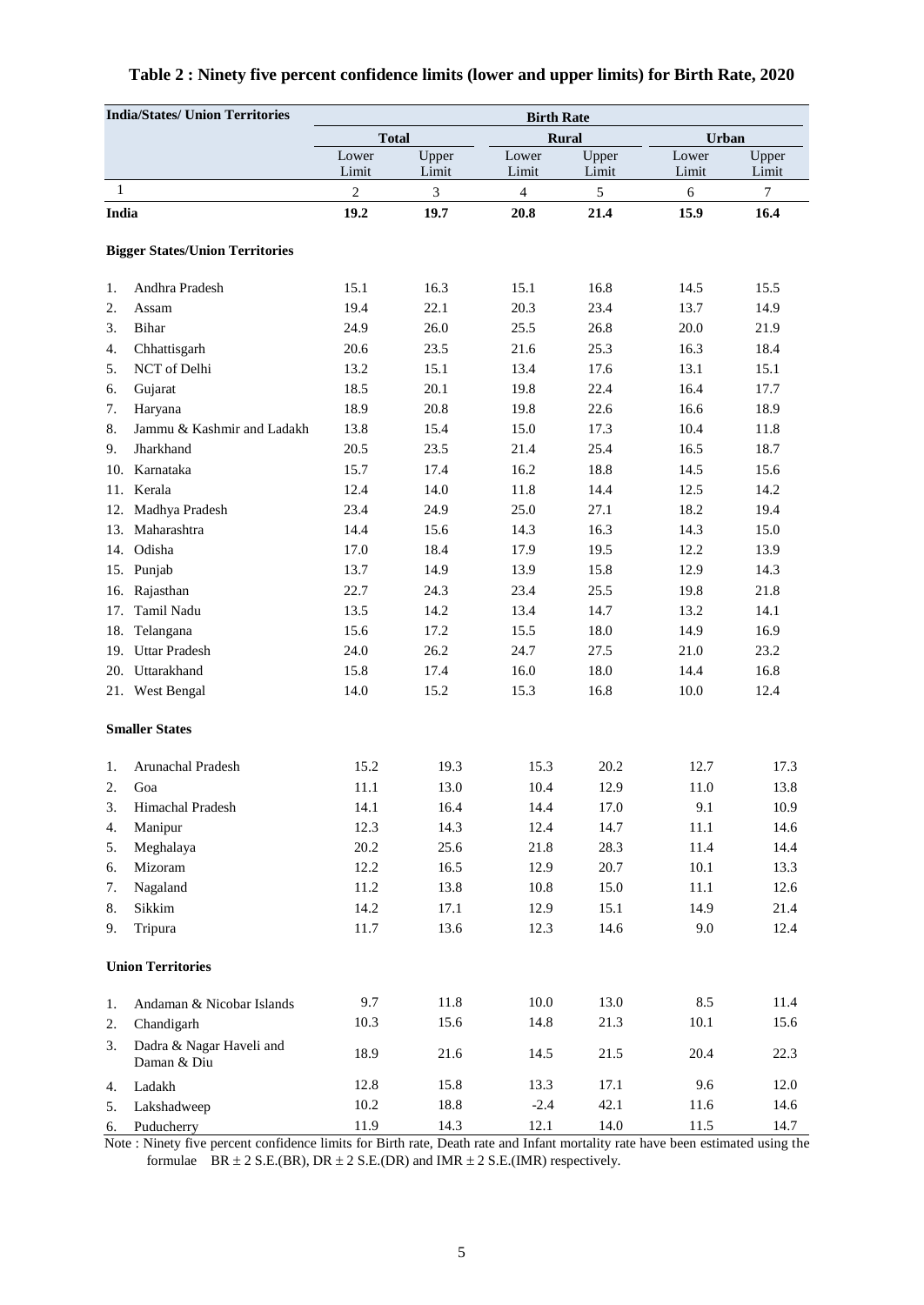| <b>India/States/ Union</b>             |              |       |       | <b>Death Rate</b> |       | <b>Infant Mortality Rate</b> |       |              |                |              |                |              |  |
|----------------------------------------|--------------|-------|-------|-------------------|-------|------------------------------|-------|--------------|----------------|--------------|----------------|--------------|--|
| <b>Territories</b>                     | <b>Total</b> |       |       | <b>Rural</b>      |       | <b>Urban</b>                 |       | <b>Total</b> |                | <b>Rural</b> |                | <b>Urban</b> |  |
|                                        | Lower        | Upper | Lower | Upper             | Lower | Upper                        | Lower | Upper        | Lower          | Upper        |                | Lower Upper  |  |
|                                        | Limit        | Limit | Limit | Limit             | Limit | Limit                        | Limit | Limit        | Limit          | Limit        | Limit          | Limit        |  |
| $\mathbf{1}$                           | 2            | 3     | 4     | 5                 | 6     | 7                            | 8     | 9            | 10             | 11           | 12             | 13           |  |
| India                                  | 5.9          | 6.1   | 6.3   | 6.6               | 5.0   | 5.3                          | 27    | 29           | 30             | 33           | 17             | 21           |  |
| <b>Bigger States/Union Territories</b> |              |       |       |                   |       |                              |       |              |                |              |                |              |  |
| Andhra Pradesh<br>1.                   | 6.0          | 6.7   | 6.5   | 7.5               | 4.5   | 5.3                          | 20    | 28           | 22             | 31           | 11             | 25           |  |
| 2.<br>Assam                            | 5.7          | 6.7   | 5.8   | 7.0               | 5.0   | 5.9                          | 29    | 43           | 31             | 47           | 11             | 23           |  |
| <b>Bihar</b><br>3.                     | 5.2          | 5.6   | 5.2   | 5.7               | 4.8   | 5.6                          | 24    | 30           | 24             | 31           | 17             | 32           |  |
| Chhattisgarh<br>4.                     | 7.1          | 8.7   | 7.4   | 9.3               | 5.2   | 7.5                          | 28    | 49           | 27             | 52           | 15             | 46           |  |
| NCT of Delhi<br>5.                     | 3.2          | 4.0   | 2.2   | 5.9               | 3.1   | 4.0                          | 7     | 17           | 7              | 33           | 6              | 17           |  |
| Gujarat<br>6.                          | 5.2          | 5.9   | 5.6   | 6.5               | 4.5   | 5.6                          | 19    | 26           | 22             | 31           | 10             | 24           |  |
| 7.<br>Haryana                          | 5.7          | 6.5   | 6.0   | 7.0               | 4.7   | 6.2                          | 23    | 33           | 25             | 37           | 15             | 31           |  |
| Jammu & Kashmir<br>8.                  | 4.3          | 4.9   | 4.5   | 5.3               | 3.5   | 4.6                          | 12    | 22           | 12             | 23           | $\mathbf{1}$   | 26           |  |
| Jharkhand<br>9.                        | 4.9          | 5.6   | 5.1   | 5.9               | 3.9   | 5.0                          | 18    | 32           | 18             | 34           | 13             | 28           |  |
| 10. Karnataka                          | 5.7          | 6.6   | 6.5   | 7.6               | 4.1   | 5.6                          | 14    | 24           | 16             | 26           | 5              | 27           |  |
| 11. Kerala                             | 6.6          | 7.5   | 6.6   | 7.5               | 6.4   | 7.8                          | 3     | 10           | $\overline{c}$ | 6            | $\overline{c}$ | 15           |  |
| 12. Madhya Pradesh                     | 6.2          | 6.8   | 6.4   | 7.2               | 5.1   | 6.2                          | 39    | 48           | 42             | 52           | 21             | 38           |  |
| 13. Maharashtra                        | 5.2          | 5.8   | 5.7   | 6.7               | 4.2   | 4.9                          | 12    | 19           | 15             | 24           | 6              | 15           |  |
| 14. Odisha                             | 6.9          | 7.7   | 7.1   | 7.9               | 5.6   | 7.4                          | 31    | 40           | 32             | 42           | 16             | 39           |  |
| 15. Punjab                             | 6.8          | 7.5   | 7.8   | 8.8               | 5.1   | 6.3                          | 13    | 23           | 13             | 25           | 9              | 25           |  |
| 16. Rajasthan                          | 5.3          | 5.9   | 5.5   | 6.1               | 4.4   | 5.7                          | 28    | 36           | 30             | 39           | 14             | 32           |  |
| 17. Tamil Nadu                         | 5.8          | 6.4   | 6.8   | 7.6               | 4.7   | 5.5                          | 10    | 16           | 11             | 19           | 6              | 15           |  |
| 18. Telangana                          | 5.5          | 6.5   | 6.5   | 7.8               | 3.7   | 4.8                          | 17    | 26           | 19             | 30           | 9              | 25           |  |
| 19. Uttar Pradesh                      | 6.1          | 6.8   | 6.4   | 7.2               | 4.9   | 5.9                          | 34    | 41           | 36             | 45           | 21             | 35           |  |
| 20. Uttarakhand                        | 5.9          | 6.6   | 6.2   | 7.2               | 4.6   | 5.5                          | 18    | 31           | 16             | 33           | 18             | 30           |  |
| 21. West Bengal                        | 5.2          | 5.7   | 5.0   | 5.6               | 5.4   | 6.3                          | 16    | 22           | 16             | 23           | 10             | 24           |  |

#### **Table 3: Ninety five percent confidence limits (lower and upper limits) for Death Rate and Infant Mortality Rate, 2020**

#### **Smaller States**

- 1. Arunachal Pradesh
- 2. Goa
- 3. Himachal Pradesh
- 4. Manipur
- 5. Meghalaya
- 6. Mizoram
- 7. Nagaland
- 8. Sikkim
- 9. Tripura

#### **Union Territories**

- 1. Andaman & Nicobar Islands
- 2. Chandigarh
- 3. Dadra & Nagar Haveli
- and Daman & Diu
- 4. Ladakh
- 5. Lakshadweep
- 6. Puducherry

Confidence limits of Death Rate and Infant Mortality Rate for smaller States and Union Territories have not been presented due to small sample size and very large variations between the Upper and Lower tolerance limits.

Note : Ninety five percent confidence limits for Birth rate, Death rate and Infant mortality rate have been estimated using the formulae BR  $\pm 2$ S.E.(BR), DR  $\pm$  2 S.E.(DR) and IMR  $\pm$  2 S.E.(IMR) respectively.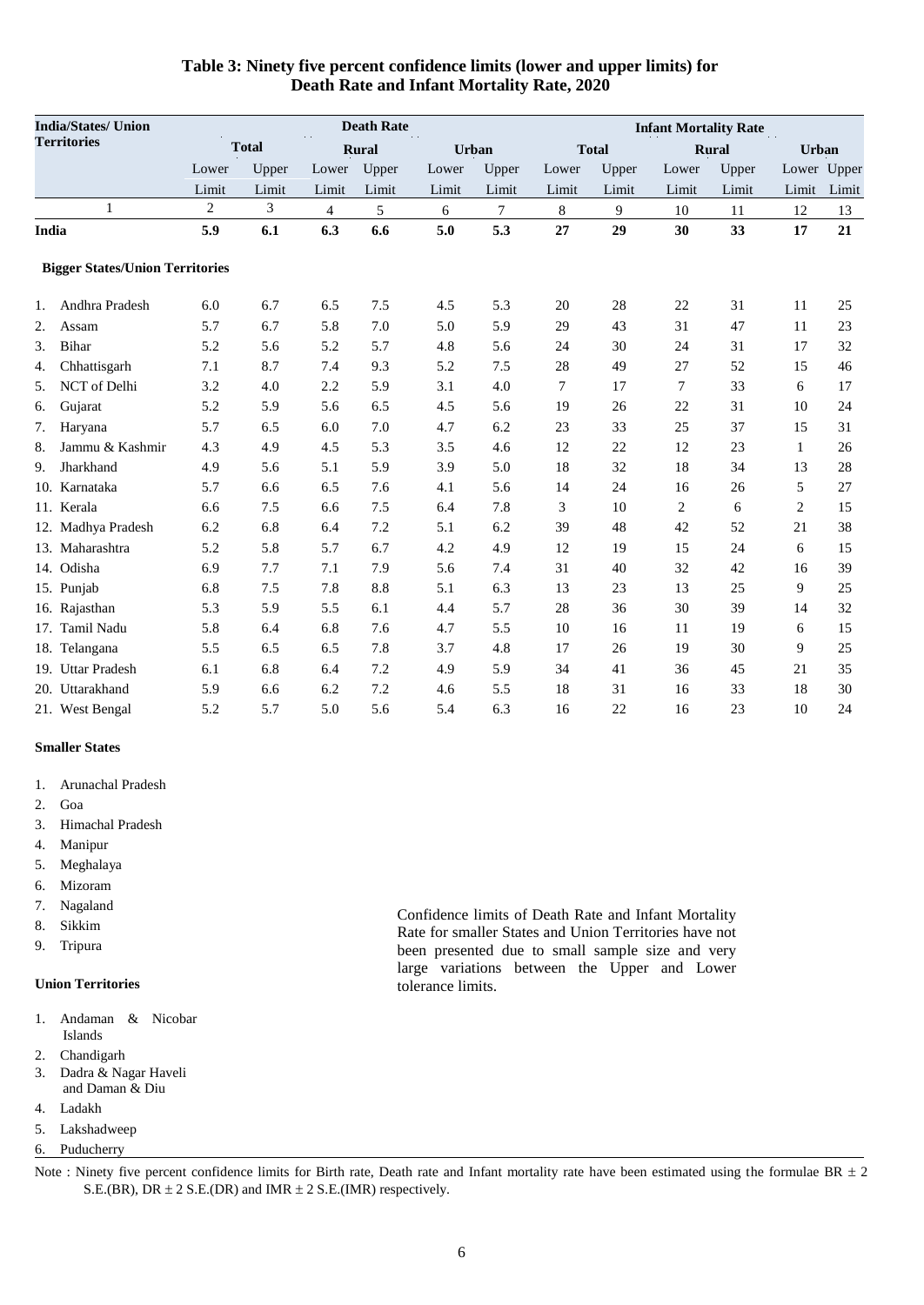| <b>India/States/ Union Territories</b> |                                         | <b>Total</b>   |             |                |              | <b>Rural</b> |         | Urban        |             |        |
|----------------------------------------|-----------------------------------------|----------------|-------------|----------------|--------------|--------------|---------|--------------|-------------|--------|
|                                        |                                         | <b>Total</b>   | <b>Male</b> | Female         | <b>Total</b> | <b>Male</b>  | Female  | <b>Total</b> | <b>Male</b> | Female |
| 1                                      |                                         | $\overline{c}$ | 3           | $\overline{4}$ | 5            | 6            | 7       | 8            | 9           | 10     |
|                                        |                                         |                |             |                |              |              |         |              |             |        |
| India                                  |                                         | 6.0            | 6.6         | 5.4            | 6.4          | 7.0          | 5.8     | 5.1          | 5.7         | 4.5    |
|                                        | <b>Bigger States/Union Territories</b>  |                |             |                |              |              |         |              |             |        |
| 1.                                     | Andhra Pradesh                          | 6.3            | 7.1         | 5.6            | 7.0          | 7.8          | 6.2     | 4.9          | 5.5         | 4.3    |
| 2.                                     | Assam                                   | 6.2            | 6.7         | 5.8            | 6.4          | 6.8          | 5.9     | 5.4          | 5.9         | 4.9    |
| 3.                                     | Bihar                                   | 5.4            | 5.4         | 5.4            | 5.5          | 5.5          | 5.5     | 5.2          | 5.3         | 5.1    |
| 4.                                     | Chhattisgarh                            | 7.9            | 8.6         | 7.2            | 8.4          | 9.0          | 7.7     | 6.3          | 7.1         | 5.5    |
| 5.                                     | NCT of Delhi                            | 3.6            | 4.0         | 3.1            | 4.1          | 4.7          | 3.3     | 3.5          | 3.9         | 3.1    |
| 6.                                     | Gujarat                                 | 5.6            | 6.2         | 4.9            | 6.0          | 7.0          | 5.0     | 5.0          | 5.3         | 4.7    |
| 7.                                     | Haryana                                 | 6.1            | 7.1         | 5.0            | 6.5          | 7.6          | 5.1     | 5.5          | 6.2         | 4.7    |
| 8.                                     | Jammu & Kashmir                         | 4.6            | 5.5         | 3.7            | 4.9          | 5.7          | 4.0     | 4.1          | 4.9         | 3.2    |
| 9.                                     | Jharkhand                               | 5.2            | 5.0         | 5.5            | 5.5          | 5.2          | 5.9     | 4.5          | 4.5         | 4.4    |
| 10.                                    | Karnataka                               | 6.2            | 7.1         | 5.3            | 7.1          | 8.1          | 5.9     | 4.8          | 5.4         | 4.2    |
| 11.                                    | Kerala                                  | 7.0            | 8.3         | 5.9            | 7.0          | 8.1          | 6.1     | 7.1          | 8.6         | 5.7    |
| 12.                                    | Madhya Pradesh                          | 6.5            | 7.2         | 5.8            | 6.8          | 7.4          | 6.1     | 5.6          | 6.4         | 4.8    |
| 13.                                    | Maharashtra                             | 5.5            | 6.1         | 4.8            | 6.2          | 6.8          | 5.5     | 4.6          | 5.2         | 3.9    |
|                                        | 14. Odisha                              | 7.3            | 7.9         | 6.8            | 7.5          | $8.0\,$      | 7.0     | 6.5          | 7.4         | 5.5    |
|                                        | 15. Punjab                              | 7.2            | 7.9         | 6.3            | 8.3          | 9.0          | 7.5     | 5.7          | 6.5         | 4.8    |
| 16.                                    | Rajasthan                               | 5.6            | 6.3         | 4.9            | 5.8          | 6.5          | 5.0     | 5.1          | 5.5         | 4.6    |
| 17.                                    | Tamil Nadu                              | 6.1            | 7.1         | 5.1            | 7.2          | 8.3          | 6.1     | 5.1          | 5.9         | 4.2    |
| 18.                                    | Telangana                               | 6.0            | 6.6         | 5.3            | 7.2          | 8.2          | 6.1     | 4.2          | 4.3         | 4.1    |
| 19.                                    | <b>Uttar Pradesh</b>                    | 6.5            | 6.7         | 6.2            | 6.8          | 7.1          | 6.4     | 5.4          | 5.4         | 5.4    |
| 20.                                    | Uttarakhand                             | 6.3            | 7.0         | 5.5            | 6.7          | 7.6          | 5.7     | 5.1          | 5.4         | 4.7    |
|                                        | 21. West Bengal                         | 5.5            | 6.2         | 4.7            | 5.3          | 6.1          | 4.5     | 5.8          | 6.5         | 5.1    |
|                                        | <b>Smaller States</b>                   |                |             |                |              |              |         |              |             |        |
| 1.                                     | Arunachal Pradesh                       | 5.7            | 5.9         | 5.4            | 5.9          | 6.2          | 5.7     | 4.4          | 4.5         | 4.2    |
| 2.                                     | Goa                                     | 5.9            | 6.5         | 5.2            | 6.3          | 6.8          | 5.8     | 5.5          | 6.3         | 4.7    |
| 3.                                     | Himachal Pradesh                        | 6.8            | 8.1         | 5.5            | 7.0          | 8.4          | 5.6     | 4.4          | 5.1         | 3.6    |
| 4.                                     | Manipur                                 | 4.3            | 5.1         | 3.5            | 4.0          | 4.8          | 3.2     | 4.8          | 5.6         | 4.1    |
| 5.                                     | Meghalaya                               | 5.3            | 5.8         | 4.9            | 5.5          | $6.0\,$      | 5.0     | 4.4          | 4.7         | 4.2    |
| 6.                                     | Mizoram                                 | 4.2            | 4.5         | 3.8            | 3.8          | 3.9          | 3.7     | 4.6          | 5.2         | 4.0    |
| 7.                                     | Nagaland                                | 3.7            | 4.3         | 3.2            | 3.9          | 4.4          | 3.4     | 3.5          | 4.0         | 2.9    |
| 8.                                     | Sikkim                                  | 4.1            | 4.5         | 3.6            | 4.3          | 4.8          | 3.8     | 3.7          | 3.9         | 3.4    |
| 9.                                     | Tripura                                 | 5.7            | 6.2         | 5.2            | 5.4          | $6.0\,$      | 4.8     | 6.5          | 6.8         | 6.1    |
|                                        | <b>Union Territories</b>                |                |             |                |              |              |         |              |             |        |
| 1.                                     | Andaman & Nicobar Islands               | 5.8            | 7.6         | 3.9            | 6.8          | 8.7          | 4.9     | 4.5          | 6.2         | 2.8    |
| 2.                                     | Chandigarh                              | 3.9            | 4.3         | 3.4            | 4.0          | 4.1          | $4.0\,$ | 3.8          | 4.3         | 3.4    |
| 3.                                     | Dadra & Nagar Haveli<br>and Daman & Diu | 3.7            | 4.1         | 3.3            | 4.7          | 5.2          | 4.1     | 3.3          | 3.6         | 2.9    |
| 4.                                     | Ladakh                                  | 5.0            | 5.9         | 4.2            | 5.2          | 5.7          | 4.7     | 4.4          | 6.5         | 2.3    |
| 5.                                     | Lakshadweep                             | 5.4            | 5.8         | 5.1            | 7.2          | 7.7          | 6.7     | 5.0          | 5.3         | 4.7    |
| 6.                                     | Puducherry                              | 6.5            | 7.3         | 5.8            | $7.5\,$      | 8.7          | 6.4     | $6.1\,$      | 6.7         | 5.6    |

## **Table 4: Death rate by sex and residence, 2020**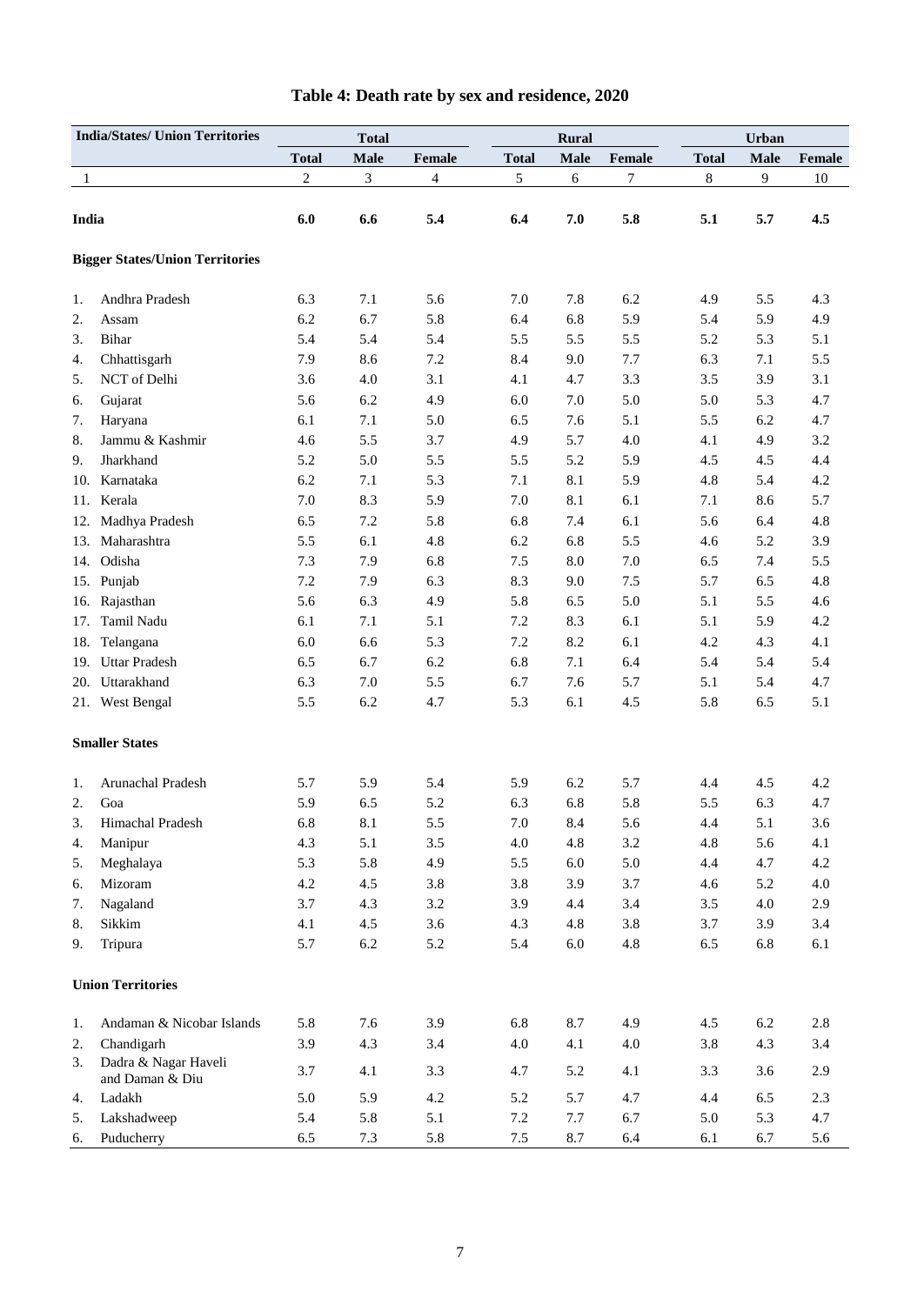|       |                                        |              | <b>Total</b>                |                |                      | <b>Rural</b> |                | Urban        |                |                                                                 |
|-------|----------------------------------------|--------------|-----------------------------|----------------|----------------------|--------------|----------------|--------------|----------------|-----------------------------------------------------------------|
|       | <b>India/States/ Union Territories</b> | <b>Total</b> | Male                        | <b>Female</b>  | <b>Total</b>         | Male         | Female         | <b>Total</b> | Male           | Female                                                          |
| 1     |                                        | $\sqrt{2}$   | $\ensuremath{\mathfrak{Z}}$ | $\overline{4}$ | 5                    | 6            | 7              | $8\,$        | $\overline{9}$ | 10                                                              |
|       |                                        |              |                             |                |                      |              |                |              |                |                                                                 |
| India |                                        | 28           | 28                          | 28             | 31                   | 31           | 32             | 19           | 19             | 18                                                              |
|       |                                        |              |                             |                |                      |              |                |              |                |                                                                 |
|       | <b>Bigger States/Union Territories</b> |              |                             |                |                      |              |                |              |                |                                                                 |
| 1.    | Andhra Pradesh                         | 24           | 24                          | 24             | 26                   | 27           | 26             | 18           | 18             | 18                                                              |
| 2.    | Assam                                  | 36           | 35                          | 37             | 39                   | 37           | 40             | 17           | 17             | 17                                                              |
| 3.    | Bihar                                  | 27           | 26                          | 29             | 27                   | 26           | 29             | 25           | 23             | 27                                                              |
| 4.    | Chhattisgarh                           | 38           | 35                          | 41             | 40                   | 35           | 44             | 31           | 34             | $28\,$                                                          |
| 5.    | NCT of Delhi                           | 12           | 12                          | 12             | 20                   | 26           | 15             | 12           | 12             | 12                                                              |
| 6.    | Gujarat                                | 23           | 24                          | 21             | 27                   | 28           | 25             | 17           | 18             | 15                                                              |
| 7.    | Haryana                                | 28           | 29                          | 27             | 31                   | 32           | 29             | 23           | $23\,$         | $23\,$                                                          |
| 8.    | Jammu & Kashmir                        | 17           | 16                          | 18             | 18                   | 17           | 19             | 13           | 12             | 14                                                              |
| 9.    | Jharkhand                              | 25           | 24                          | 26             | 26                   | 25           | 27             | 21           | 19             | 23                                                              |
| 10.   | Karnataka                              | 19           | 18                          | 20             | 21                   | 20           | 22             | 16           | 15             | 17                                                              |
|       | 11. Kerala                             | 6            | 10                          | 3              | $\overline{4}$       | 6            | $\overline{c}$ | 9            | 15             | $\mathfrak{Z}$                                                  |
|       | 12. Madhya Pradesh                     | 43           | 44                          | 43             | 47                   | 47           | 46             | 30           | 30             | 29                                                              |
|       | 13. Maharashtra                        | 16           | 15                          | 15             | 20                   | 19           | 20             | 11           | 11             | 10                                                              |
|       | 14. Odisha                             | 36           | 35                          | 36             | 37                   | 36           | 37             | 28           | 29             | $26\,$                                                          |
|       | 15. Punjab                             | 18           | 18                          | 19             | 19                   | 19           | 20             | 17           | 17             | 17                                                              |
|       | 16. Rajasthan                          | 32           | 31                          | 33             | 35                   | 33           | 37             | 23           | 26             | 20                                                              |
|       | 17. Tamil Nadu                         | 13           | 13                          | 13             | 15                   | 15           | 16             | 10           | 11             | 10                                                              |
|       | 18. Telangana                          | 21           | 21                          | 22             | 24                   | 25           | 24             | 17           | 16             | 18                                                              |
|       | 19. Uttar Pradesh                      | 38           | 37                          | 38             | 40                   | 39           | 41             | 28           | 29             | 27                                                              |
|       | 20. Uttarakhand                        | 24           | 24                          | 24             | 25                   | 25           | 24             | 24           | $23\,$         | 25                                                              |
|       | 21. West Bengal                        | 19           | 20                          | 18             | 19                   | $20\,$       | 18             | $17\,$       | 17             | 18                                                              |
|       |                                        |              |                             |                |                      |              |                |              |                |                                                                 |
|       | <b>Smaller States</b>                  |              |                             |                |                      |              |                |              |                |                                                                 |
| 1.    | Arunachal Pradesh                      | 21           | 19                          | 22             |                      |              |                |              |                |                                                                 |
| 2.    | Goa                                    | 5            | 7                           | 3              |                      |              |                |              |                |                                                                 |
| 3.    | Himachal Pradesh                       | 17           | 23                          | 12             |                      |              |                |              |                |                                                                 |
| 4.    | Manipur                                | 6            | 5                           | 6              |                      |              |                |              |                |                                                                 |
| 5.    | Meghalaya                              | 29           | 27                          | 30             |                      |              |                |              |                |                                                                 |
| 6.    | Mizoram                                | 3            | 1                           | $\overline{4}$ |                      |              |                |              |                |                                                                 |
| 7.    | Nagaland                               | 4            | 3                           | 5              |                      |              |                |              |                |                                                                 |
| 8.    | Sikkim                                 | 5            | 5                           | $\sqrt{5}$     |                      |              |                |              |                | Infant mortality rates for smaller States and Union Territories |
| 9.    | Tripura                                | 18           | 18                          | 17             |                      |              |                |              |                | are based on three-year period 2018-20. On account of wide      |
|       |                                        |              |                             |                |                      |              |                |              |                | year-to-year fluctuations due to inadequate sample size, the    |
|       | <b>Union Territories</b>               |              |                             |                |                      |              |                |              |                | infant mortality rate by sex, separately for rural and urban    |
|       |                                        |              |                             |                | areas, is not given. |              |                |              |                |                                                                 |
| 1.    | Andaman & Nicobar Islands              | 7            | 3                           | 10             |                      |              |                |              |                |                                                                 |
| 2.    | Chandigarh                             | 8            | 2                           | 15             |                      |              |                |              |                |                                                                 |
| 3.    | Dadra & Nagar Haveli                   |              |                             |                |                      |              |                |              |                |                                                                 |
|       | and Daman & Diu                        | 16           | 16                          | 16             |                      |              |                |              |                |                                                                 |
| 4.    | Ladakh                                 | 16           | 16                          | 16             |                      |              |                |              |                |                                                                 |
| 5.    | Lakshadweep                            | 9            | 7                           | 11             |                      |              |                |              |                |                                                                 |
| 6.    | Puducherry                             | 6            | 8                           | $\overline{4}$ |                      |              |                |              |                |                                                                 |

## **Table 5: Infant mortality rate by sex and residence, 2020**